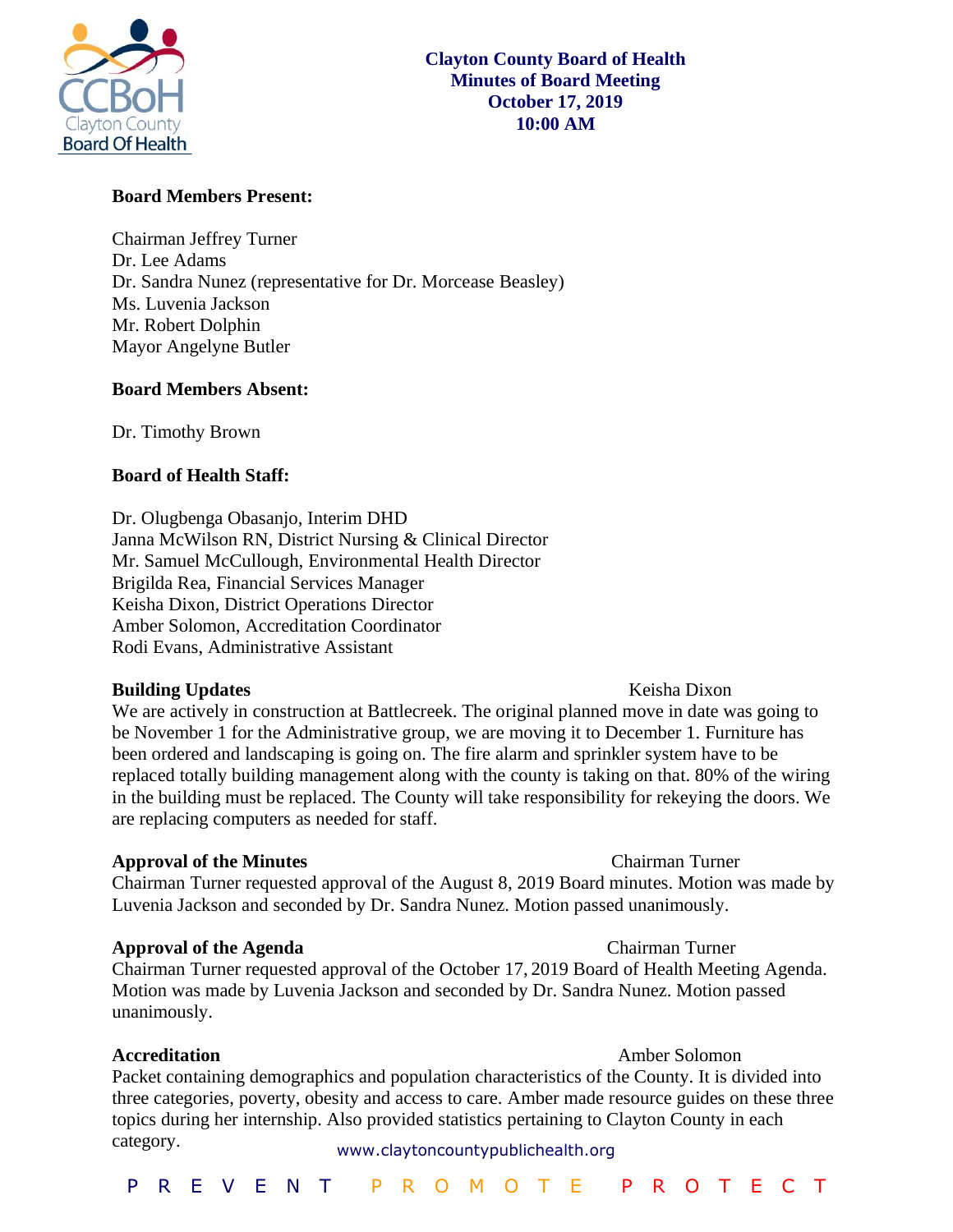### **Clinical Report** Janna McWilson

Graph of Clinical Services numbers provided. Janna provided a chart to show the progress of the WIC Clinic over the past 3 years. Working with the State on WIC funding, trying to get more funding since the caseload is increasing. Working on providing services to new moms at Southern Regional and providing WIC services there. Janna proposed that we have the School based Flu Clinics earlier in the Day for better turnout. Will have numbers at the next meeting to compare turnout.

# **Environmental Health Report Samuel McCullough**

Dashboard was presented to the Board. There were 165 food service inspections. 19 tourist accommodations and 169 swimming pools inspections. Samuel gave a PowerPoint presentation on soil surveys and who can perform them in the state of Georgia. Samuel informed the Board of the types of soil evaluations and who could perform them. Soil Classifiers are the more knowledgeable and perform more through inspections. Samuel explained that EH specialist taking on this burden could decrease productivity, increase workplace injury, and increase liability to CCBOH. Samuel requested that the Board vote to NOT approve EHS to perform soil evaluations on individual lots. Chairman Turner made a motion to not approve, Ms. Luvenia Jackson seconded the motion. The motion passed unanimously.

# **Financial Report Brigilda Reading Services Brigilda Reading Services Brigilda Reading Services**

In compliance with Governor Kemp's instructions for all state offices to reduce spending by 4% for Fiscal Year 2020, and 6% for Fiscal year 2021, our Grant-In-Aid allocation for Public Health was reduced for the current year. To take measures in cost cutting, we have frozen hiring for a few positions and limit travels, which will not impact the efficiency of operations and services. We have spent 34% of the budget which was mostly for materials and remodeling.

# **Clayton County Public Health Report Updates** Dr. Obasanjo

Site visit in Lagrange for accreditation went exceptionally well. Will receive results in November. Dr. Obasanjo introduced Dr. Jeremy Aguinaldo, who is a Preventative Medicine resident at Morehouse. He will be doing 16 weeks of dissertation with Dr. Obasanjo. Introduction of Carla Heath as the Program and Clinical Services Administrator. Carla is extremely experienced in the Health Department and will help with the efficiency of programs and will help with the move. Dr. Obasanjo proposed that we vote on changing the logo to the DPH logo and the name to Clayton Health District. Chairman Turner recommended that we change the name to Clayton County Health District. It was agreed that the logo would be the DPH logo. Ms. Luvenia Jackson made a motion to change the name to Clayton County Health District, Chairman Turner seconded that motion. Motion passed unanimously.

# **Adjournment**

Chairman Turner made a motion to Adjourn. Ms. Luvenia Jackson made a motion to approve and it was seconded by Mayor Angelyne Butler. Motion passed unanimously.

www.claytoncountypublichealth.org P R E V E N T P R O M O T E P R O T E C T \_\_\_\_\_\_\_\_\_\_\_\_\_\_\_\_\_\_\_\_\_\_ \_\_\_\_\_\_\_\_\_\_\_\_\_\_ Chairman Jeffrey E. Turner Date